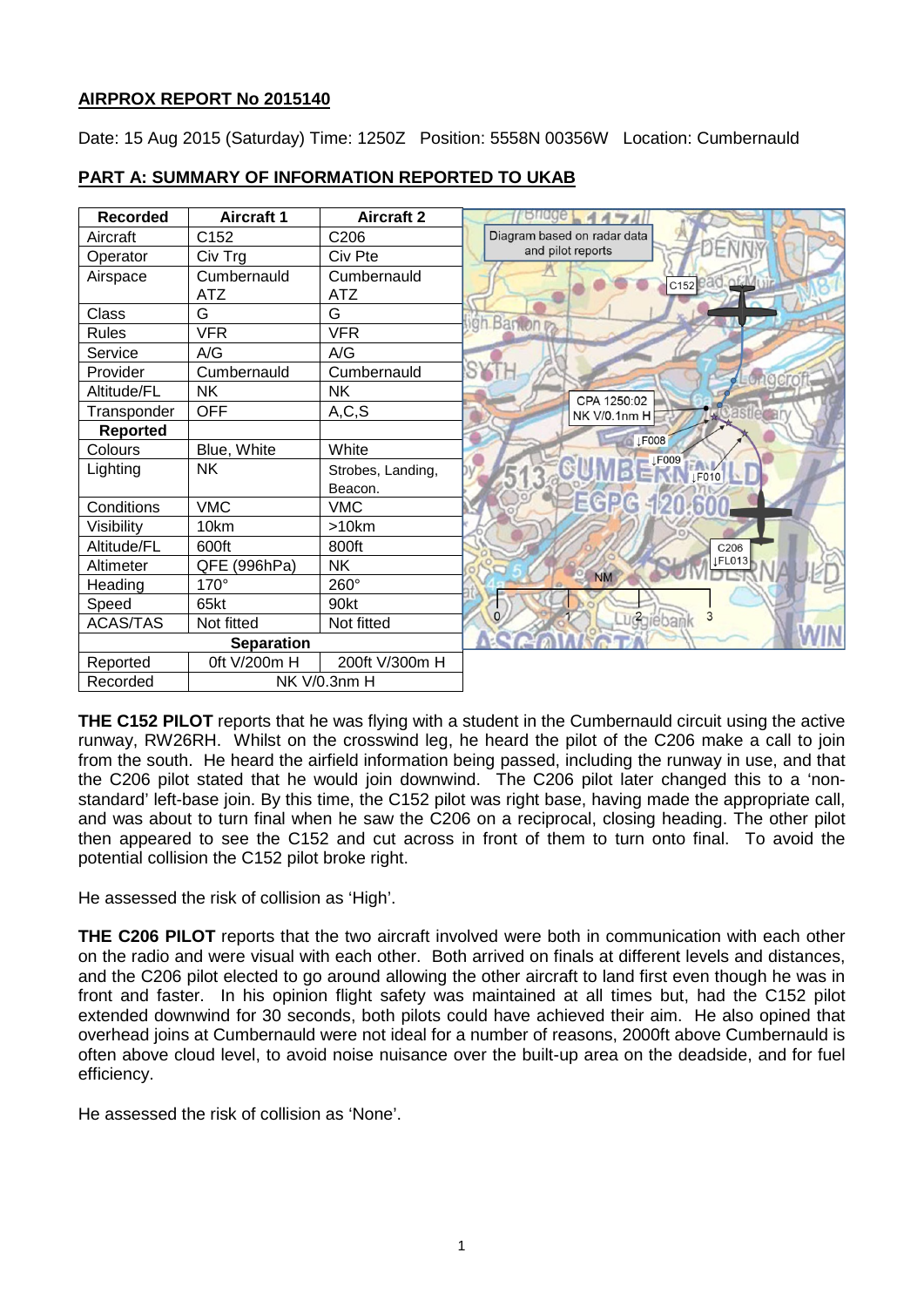## **Factual Background**

The weather at Edinburgh was recorded as follows:

METAR EGPH 151150Z 27007KT 240V310 9999 SCT034TCU 16/08 Q1009

## **Analysis and Investigation**

#### **UKAB Secretariat**

The Cumbernauld entry in the UK AIP states:

Circuit directions: Runway 26 - RH; Runway 08 - LH Circuit height: 1000 ft QFE. Join overhead at 2000 ft QFE, descending dead-side to join the circuit.

The C152 and C206 pilots shared an equal responsibility for collision avoidance and not to operate in such proximity to other aircraft as to create a collision hazard<sup>[1](#page-1-0)</sup>. An aircraft operated on or in the vicinity of an aerodrome shall conform with or avoid the pattern of traffic formed by other aircraft in operation<sup>[2](#page-1-1)</sup>. When making an approach to land SERA regulations state:

*Landing.* An aircraft in flight, or operating on the ground or water, shall give way to aircraft landing or in the final stages of an approach to land.

(i) When two or more heavier-than-air aircraft are approaching an aerodrome or an operating site for the purpose of landing, aircraft at the higher level shall give way to aircraft at the lower level, but the latter shall not take advantage of this rule to cut in front of another which is in the final stages of an approach to land, or to overtake that aircraft.[3](#page-1-2)

## **Summary**

An Airprox was reported when a C152 and a C206 flew into proximity at 1250 on Saturday 15<sup>th</sup> August 2015. Both pilots were operating under VFR in VMC, in the Cumbernauld circuit and in receipt of an A/G service.

## **PART B: SUMMARY OF THE BOARD'S DISCUSSIONS**

Information available consisted of reports from the pilots of both aircraft and radar video recordings

The Board first looked at the actions of the C206 pilot. It was noted that the Cumbernauld entry in the AIP clearly states that joining procedures are to be from overhead joins. They also commented that, although joining at base leg would save fuel; this should not be given priority over flight safety. Because the Cumbernauld RT is not recorded, the Board could not be sure that both pilots had made the correct calls at the correct points (vital at airfields operating an A/G service); however, given that both pilots reported that they were aware of the other aircraft, it was assumed that they had. Once the C206 pilot was aware that there was other aircraft in the visual circuit, members opined that he would have been better served by observing normal joining procedures and conducting an overhead join. In this respect, good airmanship dictates that pilots should not expect to arrive at an airfield in a non-standard manner and then have other pilots extend their circuits to allow them to land first, even if they are in the faster aircraft.

Turning to the C152 pilot, the Board agreed that there was little that he could have done in the circumstances. Some members commented that, accepting that this was an instructional sortie, it appeared that he was flying quite a wide visual circuit, and that this may have led the C206 pilot to think that he could squeeze in ahead. Notwithstanding, it was agreed that in any case it was for the

 $\overline{\phantom{a}}$ 

<span id="page-1-0"></span><sup>1</sup> SERA.3205 Proximity.

<span id="page-1-1"></span><sup>2</sup> SERA.3225 Operation on and in the Vicinity of an Aerodrome.

<span id="page-1-2"></span><sup>3</sup> SERA 3210 Right of way.